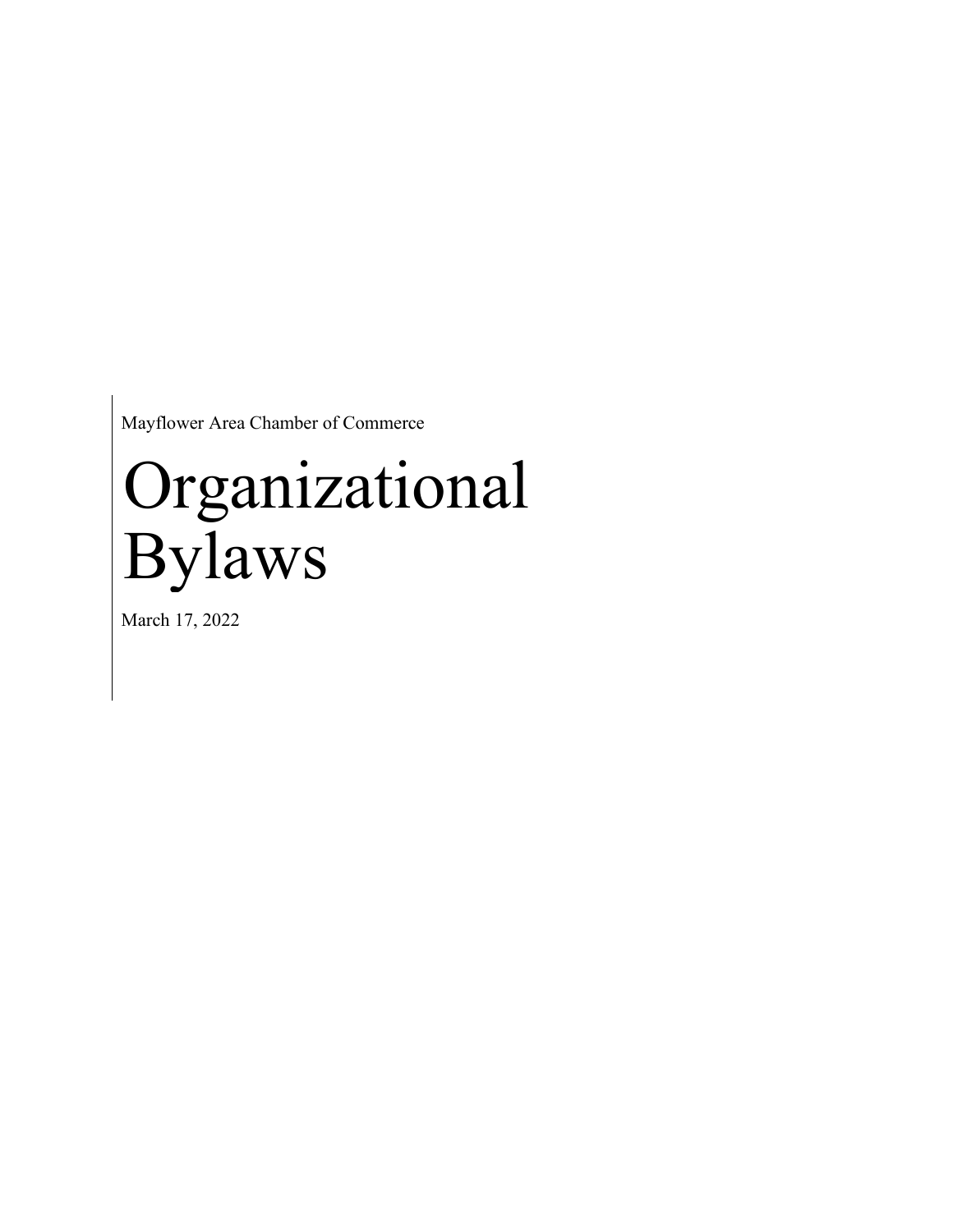## Table of Contents

| <b>ARTICLE I - GENERAL</b>                       | 3              |
|--------------------------------------------------|----------------|
| <b>SECTION I: NAME</b>                           | 3              |
| SECTION II: MISSION                              | 3              |
| <b>SECTION III: GOALS</b>                        | 3              |
| <b>SECTION IV: AREA</b>                          | 3              |
| SECTION V: LIMITATIONS OF METHODS                | 3              |
| ARTICLE II - MEMBERSHIP                          | 3              |
| <b>SECTION I: ELIGIBILITY</b>                    | 3              |
| SECTION II: APPLICATION                          | 3              |
| <b>SECTION III: DUES</b>                         | 3              |
| SECTION IV: TERMINATION                          | 4              |
| <b>SECTION V: VOTING RIGHTS</b>                  | 4              |
| SECTION VI: HONORARY MEMBERSHIP                  | 4              |
| <b>ARTICLE III - MEETINGS</b>                    | 4              |
| SECTION I: ANNUAL MEETING                        | 4              |
| SECTION II: REGULAR BOARD MEETINGS               | 4              |
| SECTION III: GENERAL MEETINGS                    | 4              |
| SECTION IV: COMMITTEE MEETINGS                   | 4              |
| SECTION V: QUORUMS                               | 4              |
| ARTICLE IV - BOARD OF DIRECTORS                  | 5              |
| SECTION I: COMPOSITION OF THE BOARD              | 5              |
| SECTION II: ELECTION OF DIRECTORS                | 5              |
| SECTION III: VACANCIES OF THE BOARD OF DIRECTORS | 5              |
| SECTION IV: POLICY, MANAGEMENT, OPERATIONS       | 5              |
| <b>ARTICLE V - EXECUTIVE OFFICES</b>             | 5              |
| <b>SECTION I: EXECUTIVE OFFICES</b>              | 5              |
| SECTION II: REQUIREMENTS AND EXPECTATIONS        | 5              |
| SECTION III: GENERAL REQUIREMENTS                | 7              |
| SECTION IV: GENERAL RESPONSIBILITIES             | $\overline{7}$ |
| SECTION V: TERM LENGTH                           | 8              |
| ARTICLE VI - PROGRAM OF WORKS                    | 8              |
| <b>SECTION I: PROGRAM OF WORKS</b>               | 8              |
| SECTION II: ESTABLISHING COMMITTEES              | 8              |
| SECTION III: ESTABLISHING GOALS AND OBJECTIVES   | 8              |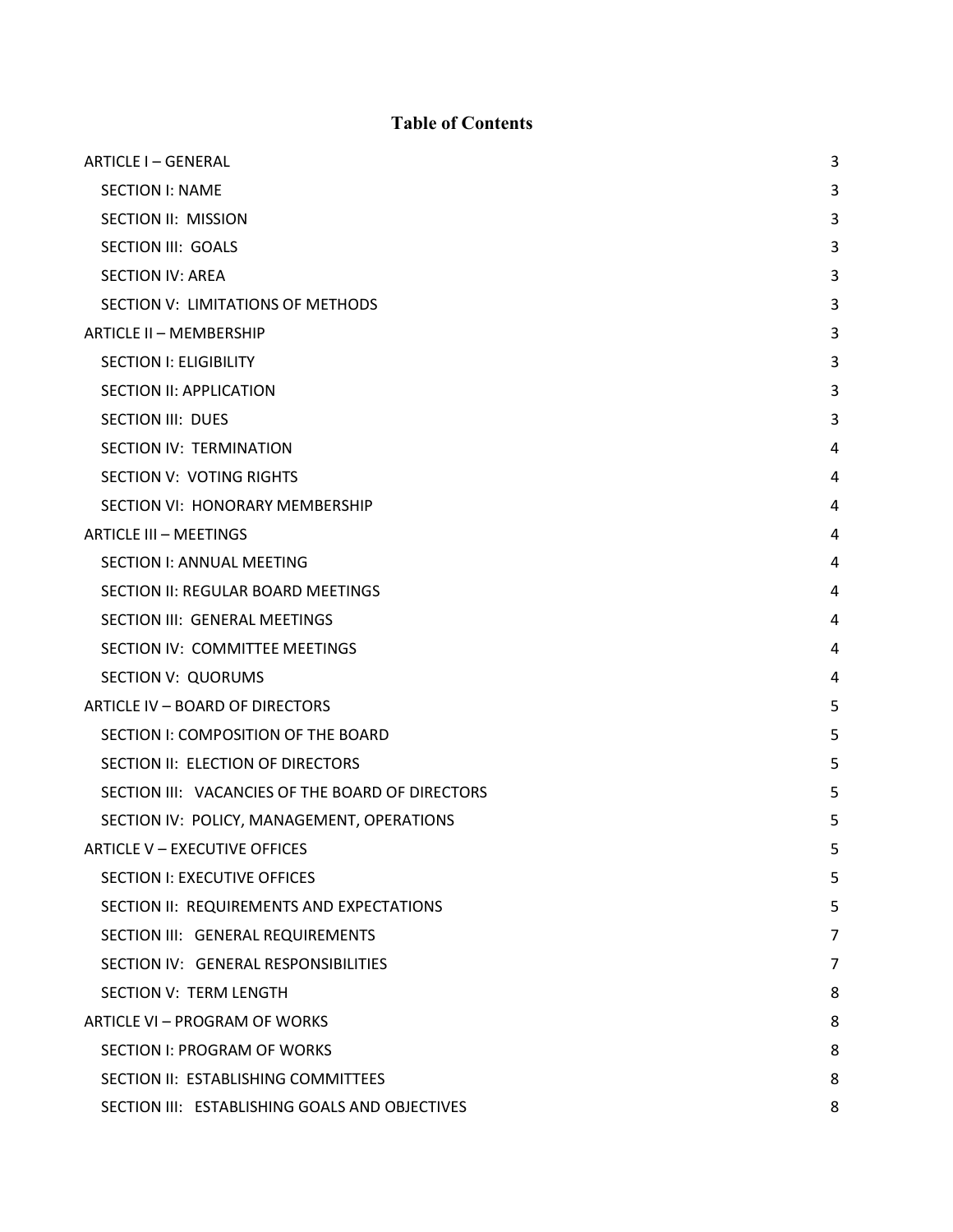| SECTION IV: ESTABLISHING ACTIVITIES                        | 8  |
|------------------------------------------------------------|----|
| SECTION V: RATIFICATION OF PROGRAM OF WORKS                | 8  |
| ARTICLE VII – ORGANIZATIONAL REPORTING                     | 9  |
| SECTION I: FINANCIAL REPORTING                             | 9  |
| SECTION II: COLLECTION AND COMPILATION OF MEETING MINUTES  | 9  |
| SECTION III: ANNUAL REVIEW                                 | 9  |
| ARTICLE VIII - AMENDMENTS TO THE BYLAWS                    | 9  |
| SECTION I: PROPOSING AMENDMENTS                            | 9  |
| SECTION II: DISCUSSION OF PROPOSED AMENDMENTS              | 9  |
| SECTION III: VOTING OF PROPOSED AMENDMENTS                 | 10 |
| SECTION IV: ACCEPTANCE OR REJECTION OF PROPOSED AMENDMENTS | 10 |
| SECTION V: POLICY, MANAGEMENT, OPERATIONS                  | 10 |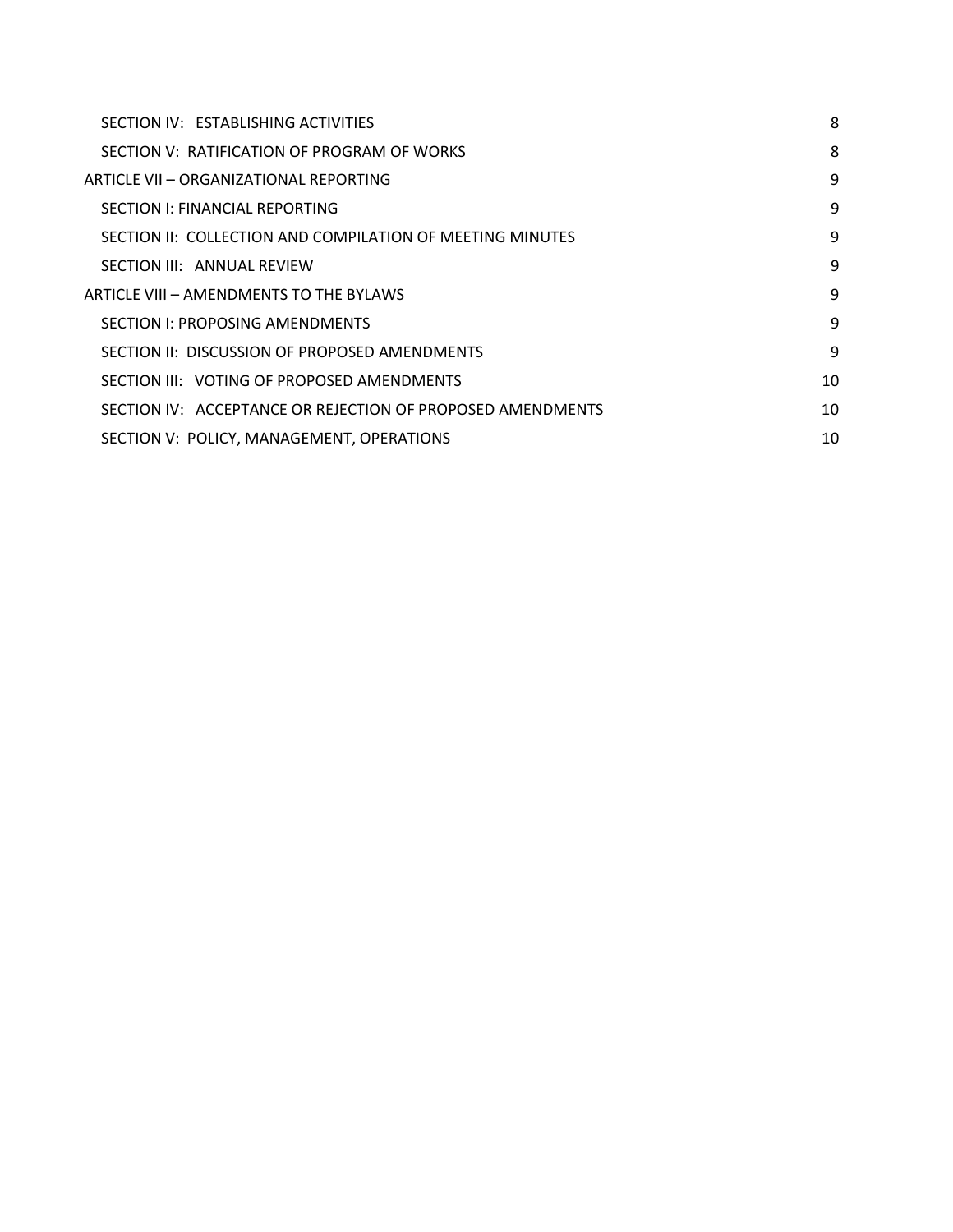## BYLAWS OF THE

# MAYFLOWER AREA CHAMBER OF COMMERCE

## ARTICLE I – GENERAL

#### SECTION I: NAME

This organization is incorporated under the laws of the State of Arkansas and shall be known as the Mayflower Area Chamber of Commerce (Chamber).

#### SECTION II: MISSION

To develop, create, maintain, and build an evolving, ethical, voluntary organization that caters to the business interests and general economic development and promotion of the Mayflower Community and surrounding area.

#### SECTION III: GOALS

A. To further the collective interests of members, while advancing our community, and region

B. Advocate on behalf of the community at large, to develop economic prosperity and business interests

- C. Build a community to which residents, visitors, and investors are attracted
- D. Promote Mayflower City and the surrounding area
- E. Strive to ensure future prosperity via a pro-business climate
- F. To present a unified voice of the business community
- G. To develop well-functioning networks to further the Chamber's interests.

#### SECTION IV: AREA

The Mayflower area shall mean to include the City of Mayflower, Mayflower Water District Mayflower School District, and the surrounding trade areas including Maumelle and Conway.

#### SECTION V: LIMITATIONS OF METHODS

The Chamber shall be non-profit, non-partisan, and non-sectarian and shall observe all local, state, and federal laws which apply to a non-profit organization as defined in Section 501 (c) (6) of the Internal Revenue Code.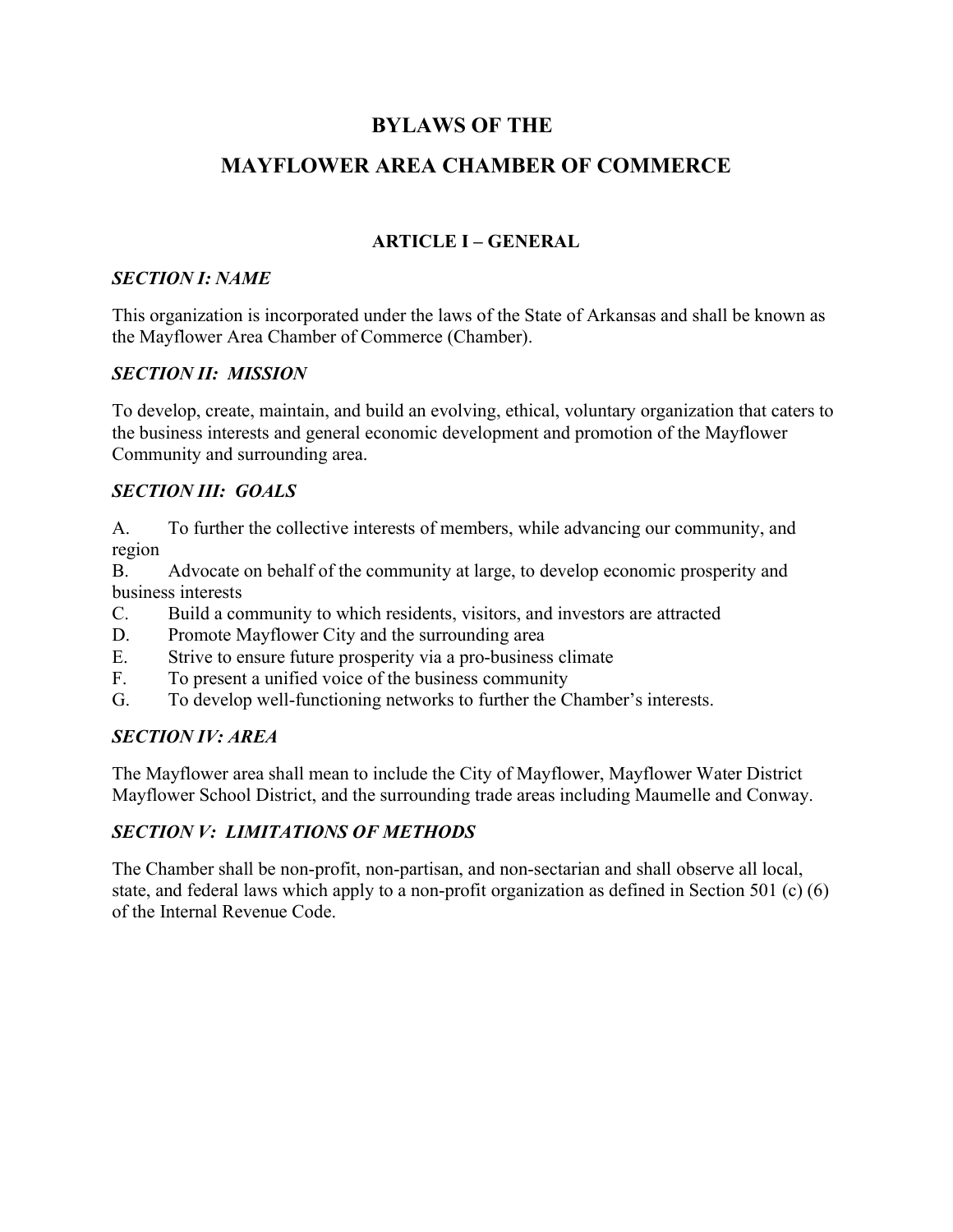#### ARTICLE II – MEMBERSHIP

#### SECTION I: ELIGIBILITY

Any person, association, corporation, partnership, or estate having an interest in the mission of the organization shall be eligible to apply for membership.

#### SECTION II: APPLICATION

Application for membership shall be made either in writing or via the official Chamber website on forms provided for that purpose. All applications are to be approved by the Board of Directors by a simple majority, during the next regularly scheduled meeting of the Board of Directors, according to the applicant's following and acceptance of the Chamber's Bylaws. Fees will be returned to unsuccessful applicants. Applicants may assume the duties and expectations of a Chamber Member from the point of application and payment of dues until a final decision has been made regarding their eligibility. During the time between submission of the application and approval by the board, a member-elect may not vote in any elections requiring approval of the general membership.

#### SECTION III: DUES

Membership Dues will be as set by the Board of Directors at each Annual Meeting. Dues are payable upon the submission of the application and are valid for one year. Membership must be renewed annually at the most current fee set by the Board of Directors.

#### SECTION IV: TERMINATION

A. Any member may resign from the Chamber upon written notice to the Board of Directors.

**B.** Any member may be expelled by a two-thirds vote of the Board of Directors for conduct unbecoming of a member or prejudicial to the aims or repute of the Chamber. An expelled member may appeal for reinstatement and gain reinstatement by a 2/3 vote of the general members present at the next regularly scheduled General Meeting.

C. Any member may be expelled for non-payment of dues after ninety (90) days from the due date, unless extended by the Board of Directors due to extraneous circumstances.

#### SECTION V: VOTING RIGHTS

Each member whether they be a person, association, corporation, partnership, or estate shall be entitled to cast one (1) vote for any issue requiring a membership vote.

#### SECTION VI: HONORARY MEMBERSHIP

A distinction in public affairs shall confer eligibility to honorary membership. Honorary members shall have all the privileges of members, except the right to vote, and shall be exempt from payment of dues. The Board of Directors shall confer or revoke honorary membership by a majority vote.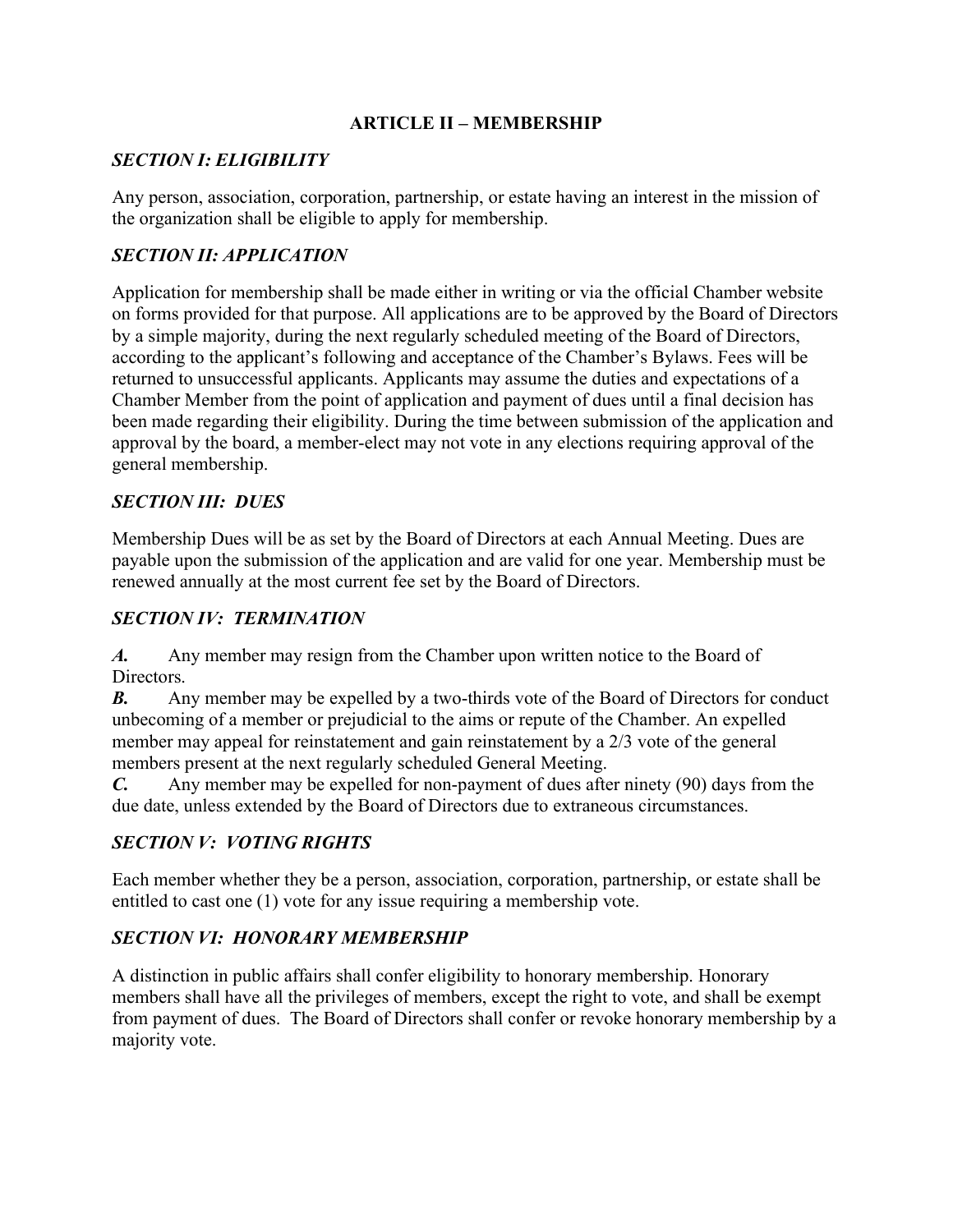### ARTICLE III – MEETINGS

## SECTION I: ANNUAL MEETING

The annual meeting of the Chamber will be held during the month of December. The Board of Directors will communicate the details of the annual meeting no later than November  $1<sup>st</sup>$  of the calendar year.

## SECTION II: REGULAR BOARD MEETINGS

The Board of Directors shall meet semi-annually during the months of March and September. These meetings will be in addition to regularly scheduled General and/or Committee Meetings. Additional Board Meetings may be scheduled, if necessary, as determined by a majority vote of the Board of Directors.

#### SECTION III: GENERAL MEETINGS

General meetings of the Mayflower Area Chamber of Commerce may be called by the President at any time, or upon petition in writing of ten percent (10%) of the members in good standing. General Meetings should be regular and consistent.

## SECTION IV: COMMITTEE MEETINGS

Committee meetings are to be held on an ad hoc basis as determined by the Committee Chairperson.

## SECTION V: QUORUMS

Meetings of the Board of Directors must have a simple majority of members in attendance to reach quorum.

General meetings of the chamber must have a quorum with the attendance of 10% of the members in good standing.

Annual and Committee Meetings have no quorum responsibilities.

## ARTICLE IV – BOARD OF DIRECTORS

#### SECTION I: COMPOSITION OF THE BOARD

The composition of the Board of Directors is made up of the entirety of the Executive Offices as defined by the bylaws. Each Executive Officer will retain one vote on the Board of Directors and each vote will be considered equally. The President will lead the Board of Directors and may only vote in the event of a tie.

#### SECTION II: ELECTION OF DIRECTORS

The Board of Directors will be nominated at the annual chamber meeting and voted on. The candidates with the largest number of votes being elected.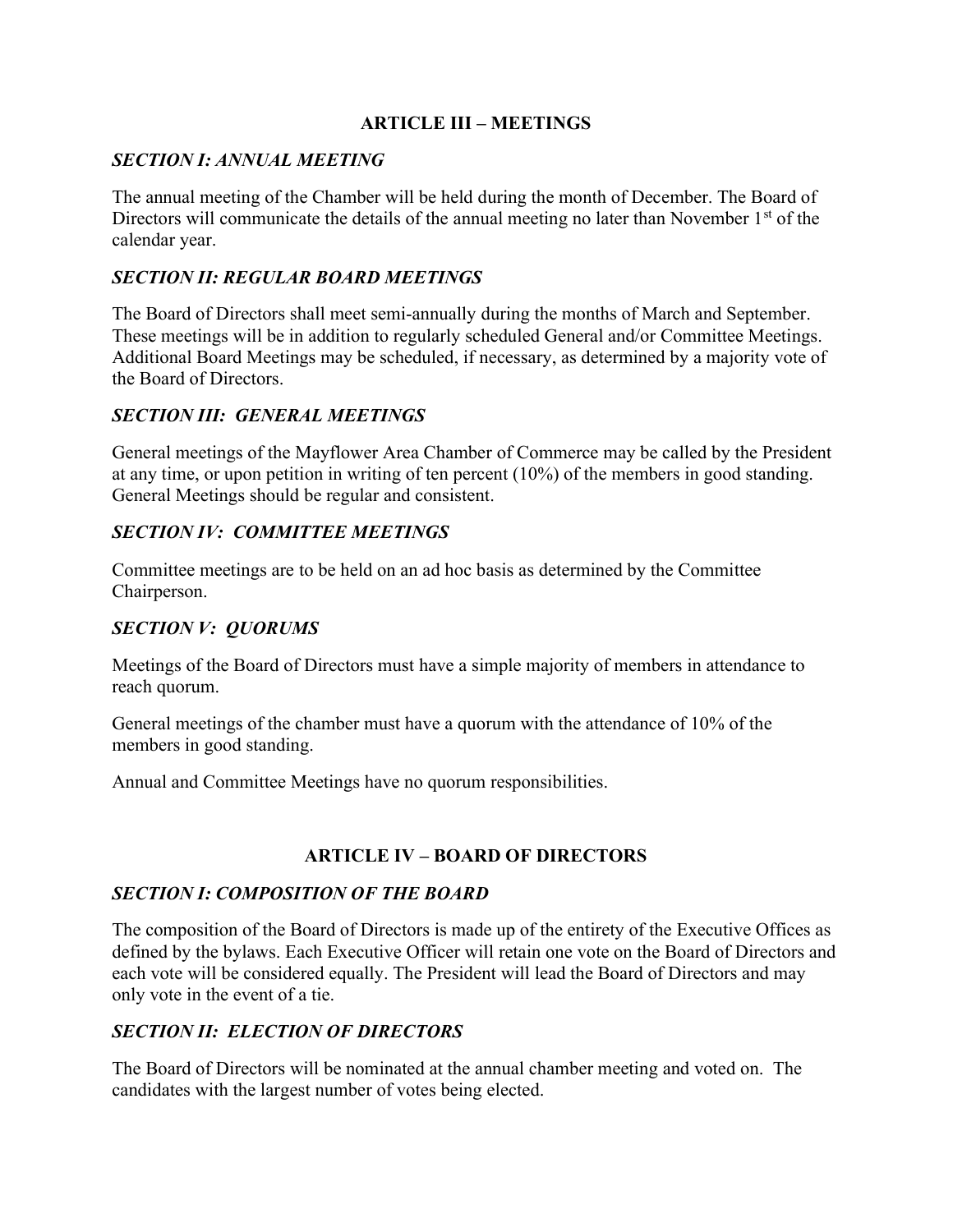## SECTION III: VACANCIES OF THE BOARD OF DIRECTORS

Vacancies on the Board of Directors shall be filled by a majority vote of the Board of Directors until the next annual chamber meeting. Vacancies may not be filled by any individuals who already hold a position on the Board of Directors.

## SECTION IV: POLICY, MANAGEMENT, OPERATIONS

The Board of Directors by majority vote is empowered to make policy, management, and daily operations decisions as seen to be best interests of the chamber. The Board of Directors is also empowered to make decisions that are not covered by these bylaws.

The Board of Directors is the only entity which is authorized to issue policy statements and approve requests for the disbursement of funding not explicitly defined in the Annual budget.

## ARTICLE V – EXECUTIVE OFFICES

## SECTION I: EXECUTIVE OFFICES

Executive Offices are to be filled by a singular individual. They must be willing to carry out the Requirements and Expectations of the respective office as defined in the Bylaws.

The Executive Offices are as follows:

- A. President
- B. Vice President
- C. Secretary
- D. Treasurer
- E. Board Member Director of Local Partnerships
- F. Board Member Director of Community Outreach
- G. Board Member Director of Internal Affairs

## SECTION II: REQUIREMENTS AND EXPECTATIONS

## PRESIDENT

Expectations:

A. Preside over all meetings of the Board of Directors, each General Membership Meeting, and shall be responsible for presenting an overall agenda for each meeting.

B. Serve as a member of the Board of Directors.

C. Create committees and appoint all committee chairpersons, including ad hoc committees and task forces.

D. Serve as Coordinator for the Organizational Committees determined by the Program of Works at the beginning of each year and work closely with those Committee Chairpersons to develop goals and objectives for those committees.

E. Serve as ex officio member of all regular and special committees and attend committee meetings as necessary.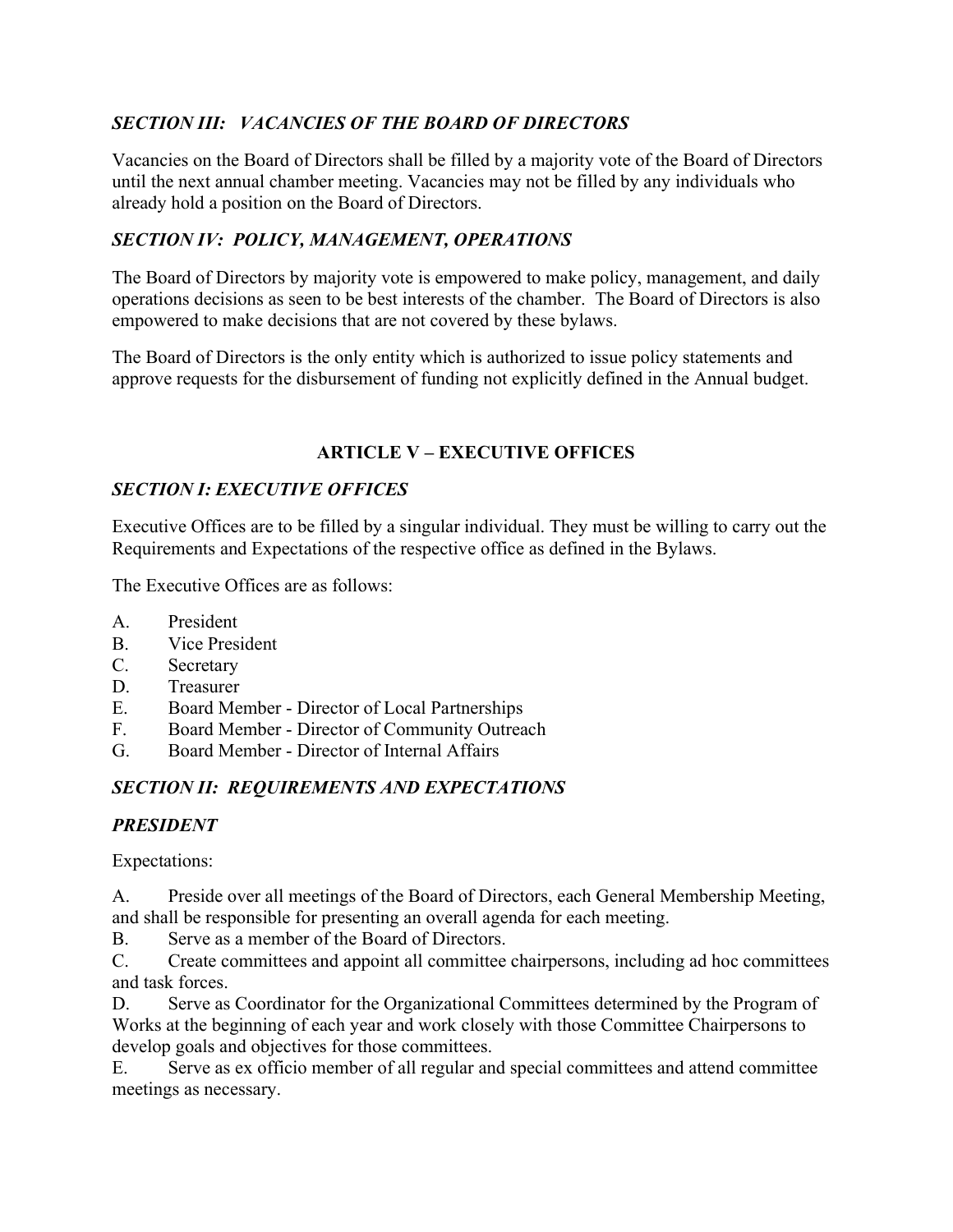F. Recommend to the Board any changes in the Program of Work, policies, bylaws, or procedures of the Chamber.

G. Sign all deeds, contracts, and documents affecting the operation of the chamber, with the approval of the Board.

Requirements:

A. Fulfill the General Requirements, General Responsibilities, and Chamber Event Attendance of an Executive Officer as described in the Mayflower Area Chamber of Commerce Bylaws.

## VICE-PRESIDENT

Expectations:

A. In the absence of the President, preside over meetings of the Board of Directors and any regularly scheduled General Membership meetings.

B. Serve as a member of the Board of Directors.

C. Serve as Coordinator for the Organizational Committees determined by the Program of Works at the beginning of each year and work closely with those Committee Chairpersons to develop goals and objectives for those committees.

Requirements:

A. Fulfill the General Requirements, General Responsibilities, and Chamber Event Attendance of an Executive Officer as described in the Mayflower Area Chamber of Commerce Bylaws.

# **SECRETARY**

Expectations:

A. Serve as the secretary to the Board of Directors and be responsible for preparing the minutes of all meetings of the Executive Committee, the Board of Directors, and the general membership.

B. Serve as Coordinator for the Organizational Committees determined by the Program of Works at the beginning of each year and work closely with those Committee Chairpersons to develop goals and objectives for those committees.

C. Compile all meeting minutes for a year-end review.

D. Perform additional duties as assigned by the President and/or the Board of Directors.

Requirements:

A. Fulfill the General Requirements, General Responsibilities, and Chamber Event Attendance of an Executive Officer as described in the Mayflower Area Chamber of Commerce Bylaws.

# TREASURER

Expectations: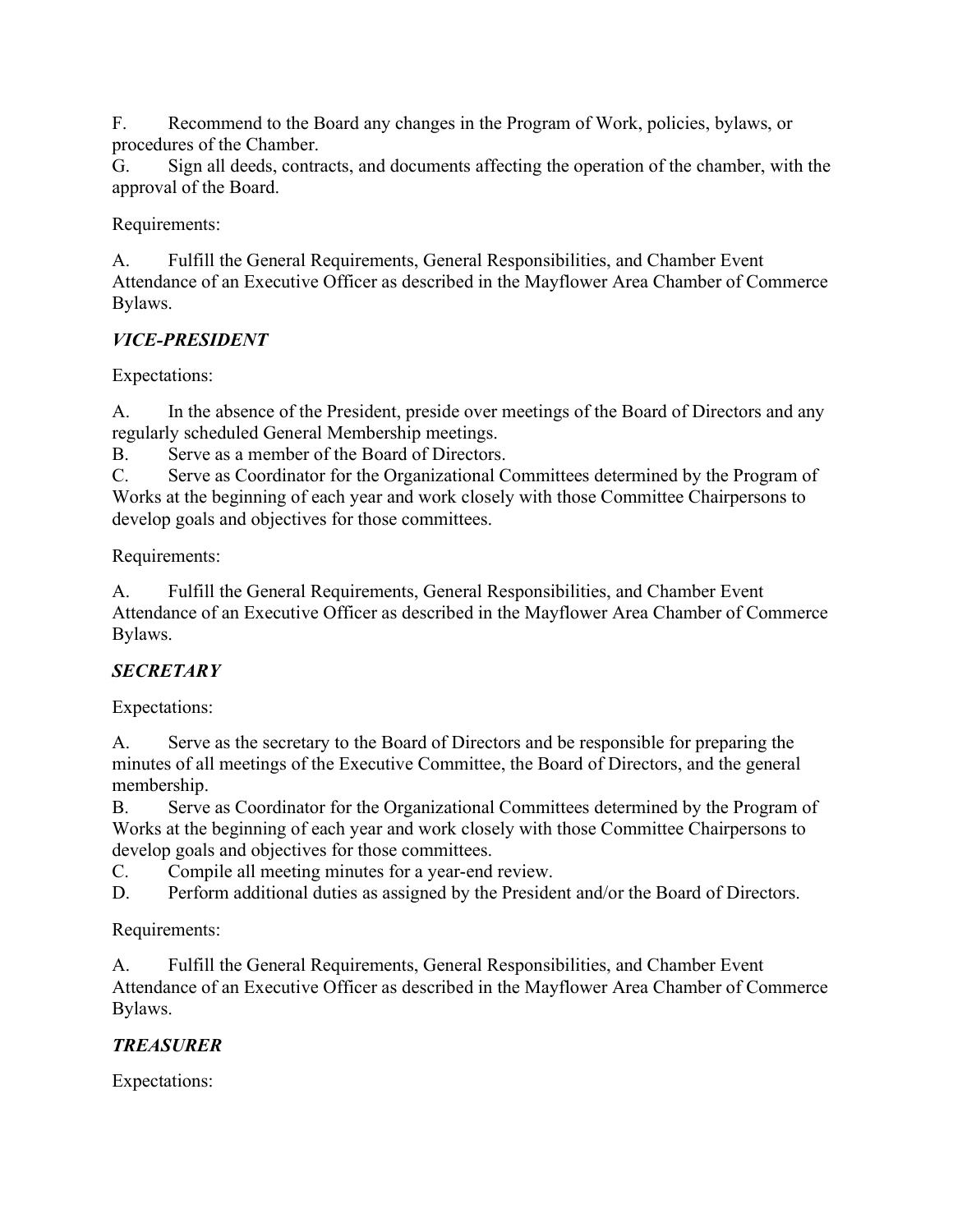A. Have general supervision and custody of all corporate funds and securities.

B. Serve as Coordinator for the Organizational Committees determined by the Program of Works at the beginning of each year and work closely with those Committee Chairpersons to develop goals and objectives for those committees.

C. Be responsible for the collection of all accounts receivable and payment of all accounts payable as created by the various activities of each aspect of the Chamber throughout their term. D. Ensure completion of an annual financial audit as designated in the Bylaws.

Requirements:

A. Fulfill the General Requirements, General Responsibilities, and Chamber Event Attendance of an Executive Officer as described in the Mayflower Area Chamber of Commerce Bylaws.

## DIRECTOR OF LOCAL PARTNERSHIPS

Expectations:

A. Work closely with the Executive Officer(s) and Committee(s) that fall under their purview as defined by the Program of Works for the calendar year.

B. Maintain close contact with members of the Chamber and other community leaders to identify community needs.

C. Adopt or amend regulations governing the actions of Executive Officer(s) and Committee(s) under their purview as defined by the Program of Works for the calendar year.

Requirements:

A. Fulfill the General Requirements, General Responsibilities, and Chamber Event Attendance of an Executive Officer as described in the Mayflower Area Chamber of Commerce Bylaws.

## DIRECTOR OF COMMUNITY OUTREACH

Expectations:

A. Work closely with the Executive Officer(s) and Committee(s) that fall under their purview as defined by the Program of Works for the calendar year.

B. Maintain close contact with members of the Chamber and other community leaders to identify community needs.

C. Adopt or amend regulations governing the actions of Executive Officer(s) and Committee(s) under their purview as defined by the Program of Works for the calendar year.

Requirements:

A. Fulfill the General Requirements, General Responsibilities, and Chamber Event Attendance of an Executive Officer as described in the Mayflower Area Chamber of Commerce Bylaws.

## DIRECTOR OF INTERNAL AFFAIRS

Expectations: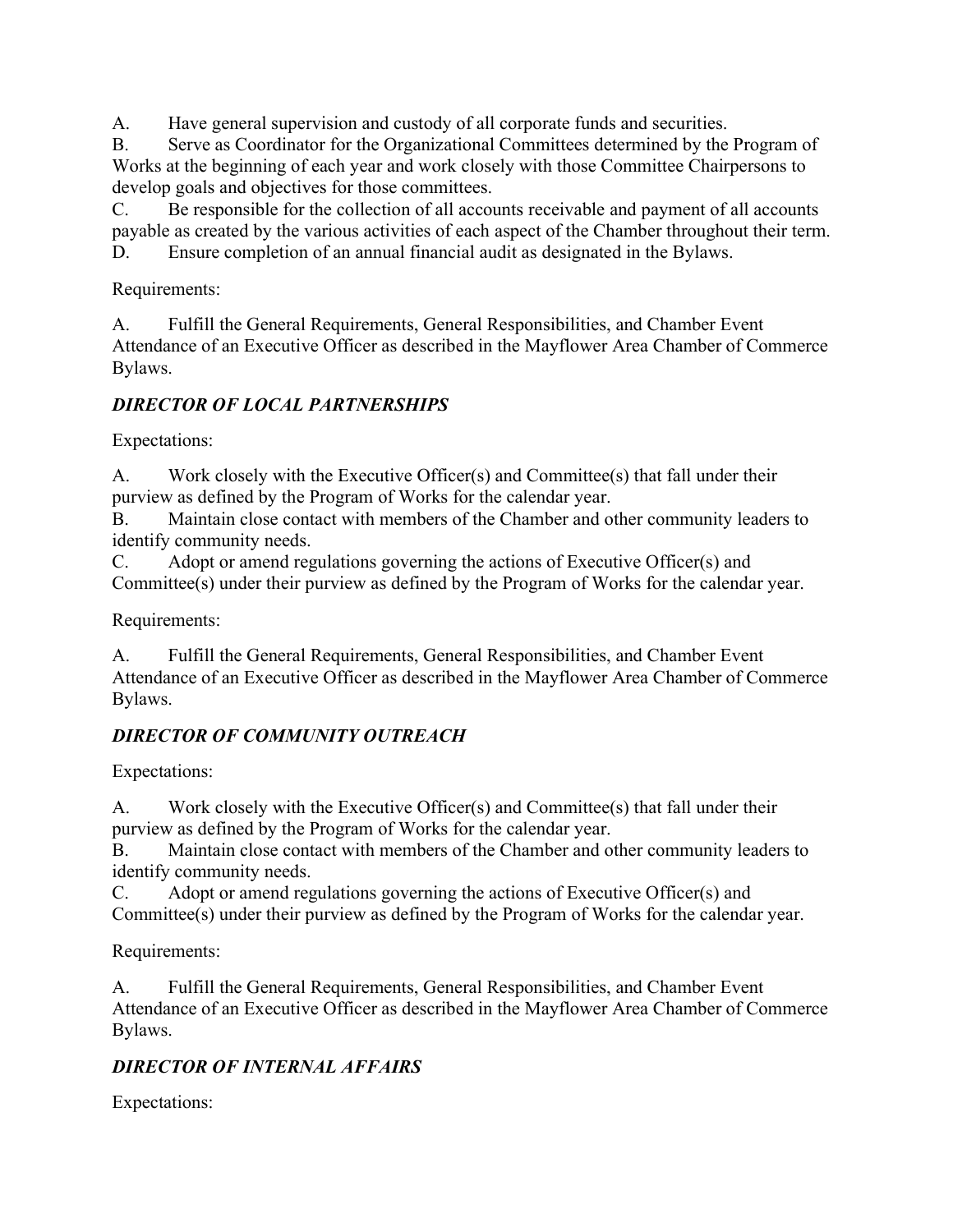A. Work closely with the Executive Officer(s) and Committee(s) that fall under their purview as defined by the Program of Works for the calendar year.

B. Maintain close contact with members of the Chamber and other community leaders to identify community needs.

C. Adopt or amend regulations governing the actions of Executive Officer(s) and Committee(s) under their purview as defined by the Program of Works for the calendar year.

## Requirements:

A. Fulfill the General Requirements, General Responsibilities, and Chamber Event Attendance of an Executive Officer as described in the Mayflower Area Chamber of Commerce Bylaws.

# SECTION III: GENERAL REQUIREMENTS

A. Executive Officers should have a proven record of leadership in the professional or business community and a willingness to serve as a visible leader in advancing the economic and socioeconomic wellbeing of the community. They must present an image in keeping with their role as a representative of Mayflower both within and outside of the community.

B. Executive Officers should have previous experience in civic and/or non-profit organizational leadership and must believe strongly in the voluntary and cooperative goals of the Chamber as a way of solving community problems and bettering the Mayflower area.

# SECTION IV: GENERAL RESPONSIBILITIES

A. Determine the goals of the Chamber by approving an annual Program of Works and developing a working budget for the fiscal year.

B. Approve the recommendations of the President for the designation of committees and committee chairpersons.

C. Serve as a liaison between the Board of Directors and the committees to which they oversee.

- D. Set the date and time of required Semi-Annual Board Meetings.
- E. Fill in any vacancies on the Board of Directors.
- F. Attend 90% of Chamber Events and Meetings.

# SECTION V: TERM LENGTH

Each Executive Officer shall serve a term of office of one calendar year, as elected by the general membership at the Annual Meeting each December. An Executive Officer may be removed before the expiration of their term by a majority vote by the Board of Directors.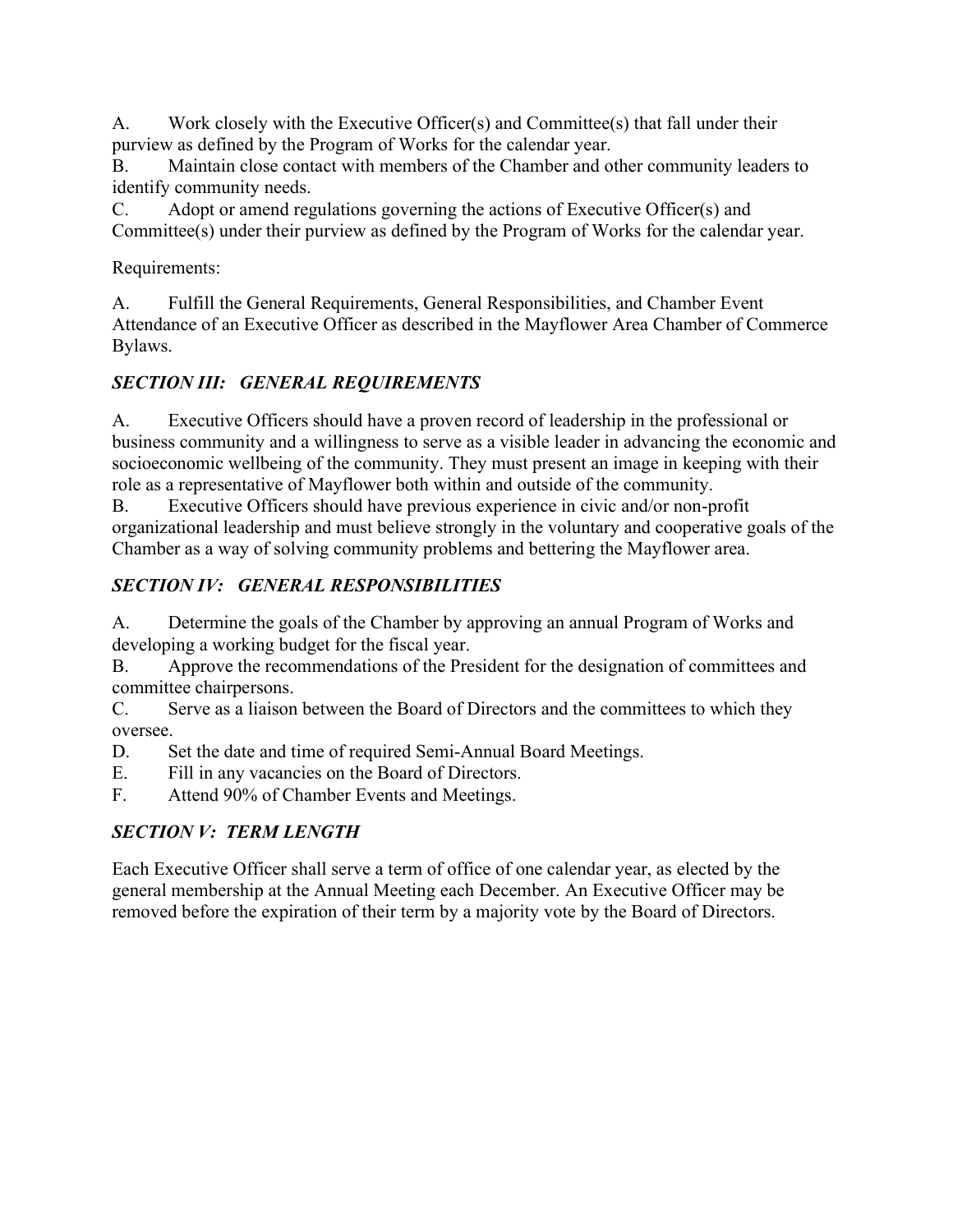## ARTICLE VI – PROGRAM OF WORKS

## SECTION I: PROGRAM OF WORKS

The annual Program of Works is to be defined by the elected President for its respective calendar year. Executive Offices are to be voted on at the Annual Meeting each December and the President-Elect will have from that point until January  $31<sup>st</sup>$  to define the Program of Works for their term.

The Program of Works should contain a complete and full listing of:

- A. Board Members
- B. Executive Officers
- C. Necessary Committees
- D. Committee Chairpersons
- E. Updated Organizational Hierarchy
- F. Goals and Objectives for Each Committee, Executive Officer, and Board Member.

The Program of Works must be written in the same manner as previous programs and must adhere to any further rules or regulations as set forth by the language of the bylaws.

## SECTION II: ESTABLISHING COMMITTEES

Committees should ultimately function as an organized team with succinct and achievable goals and objectives. Committees should be established only if there are specific tasks and activities which can be achieved through its formation.

Committees may be created or dissolved each year during the formation of the Program of Works. There is no limit or suggested number of committees that a President may establish in the Program of Works as long as the total membership can support it and it has specific tasks in which it is to operate.

## SECTION III: ESTABLISHING GOALS AND OBJECTIVES

Goals should define a clear picture of the committee's overall purpose. Each committee should have at least two goals that can be achieved over the calendar year.

Objectives should define quantifiable benchmarks against which each committee can measure its actions. Each committee should have at least three objectives. The completion of each objective should create progress toward an overall goal.

## SECTION IV: ESTABLISHING ACTIVITIES

Activities are the granular actions taken by each committee to reach the objectives and goals established in the Program of Works. The President may choose to define these activities explicitly or may choose to work directly with their appointed Chairpersons to determine the appropriate activities. Each activity should result in the ultimate progress toward a specific objective.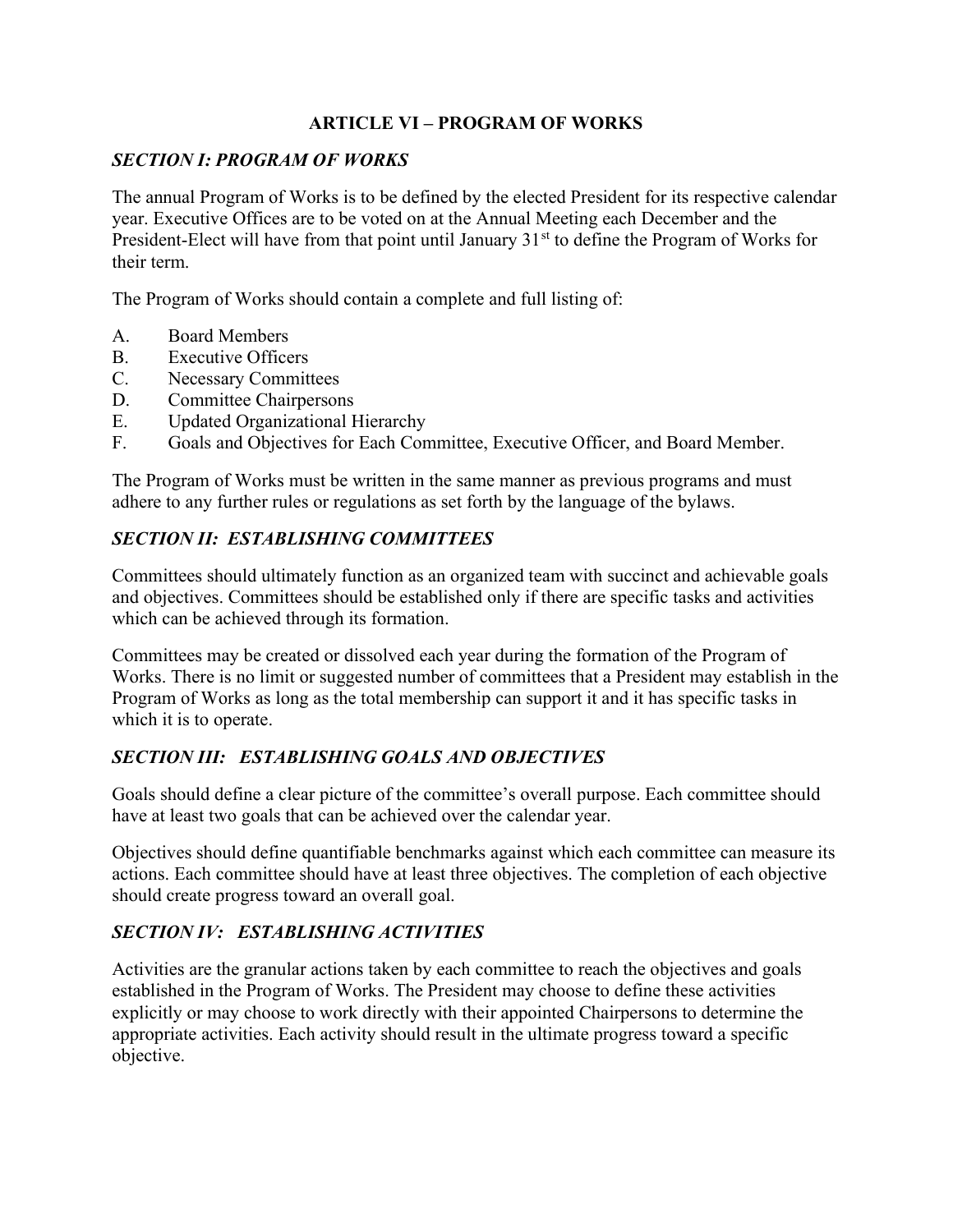## SECTION V: RATIFICATION OF PROGRAM OF WORKS

The Program of Works must be submitted to the Board of Directors no later than January 15<sup>th</sup> of the year in which the program is to be considered. Upon submission, the Board of Directors has 7 days to either approve or reject the proposed program by a simple majority vote. If the Program of Works is accepted, it should be archived and distributed to all Board Members and Committee Chairpersons. If it is rejected, the Board of Directors must call an ad hoc meeting prior to January 31<sup>st</sup> to provide feedback and develop a program that is suitable for all members.

## ARTICLE VII – ORGANIZATIONAL REPORTING

## SECTION I: FINANCIAL REPORTING

An annual financial report is required per the rules of the Internal Revenue Service regarding 501(c)(6) entities. This report should follow the guides and formatting of IRS Form 990/990- EZ/990-N. This report, in addition to any other year-end reports as determined by the Executive Office of Treasurer, should be published to the public archive.

## SECTION II: COLLECTION AND COMPILATION OF MEETING MINUTES

Meeting minutes are required for all meetings of members of the Mayflower Area Chamber of Commerce. These minutes must be compiled at the end of each year and made available for public archive. They must follow the meeting minutes template as defined by the Executive Office of the Secretary.

The minutes for each meeting should record attendance, major topics of discussion, recommendations, and suggestions as well as the name of the member making them and timetables for the resolution of these topics.

#### SECTION III: ANNUAL REVIEW

The minute compilation and annual financial report must be prepared for presentation to the Board of Directors and General Membership during the Annual December meeting. This meeting should encompass a full review of the achieved goals and objectives, the financial health of the chamber going into the new year, and a summation of the meetings and progress made by chamber members.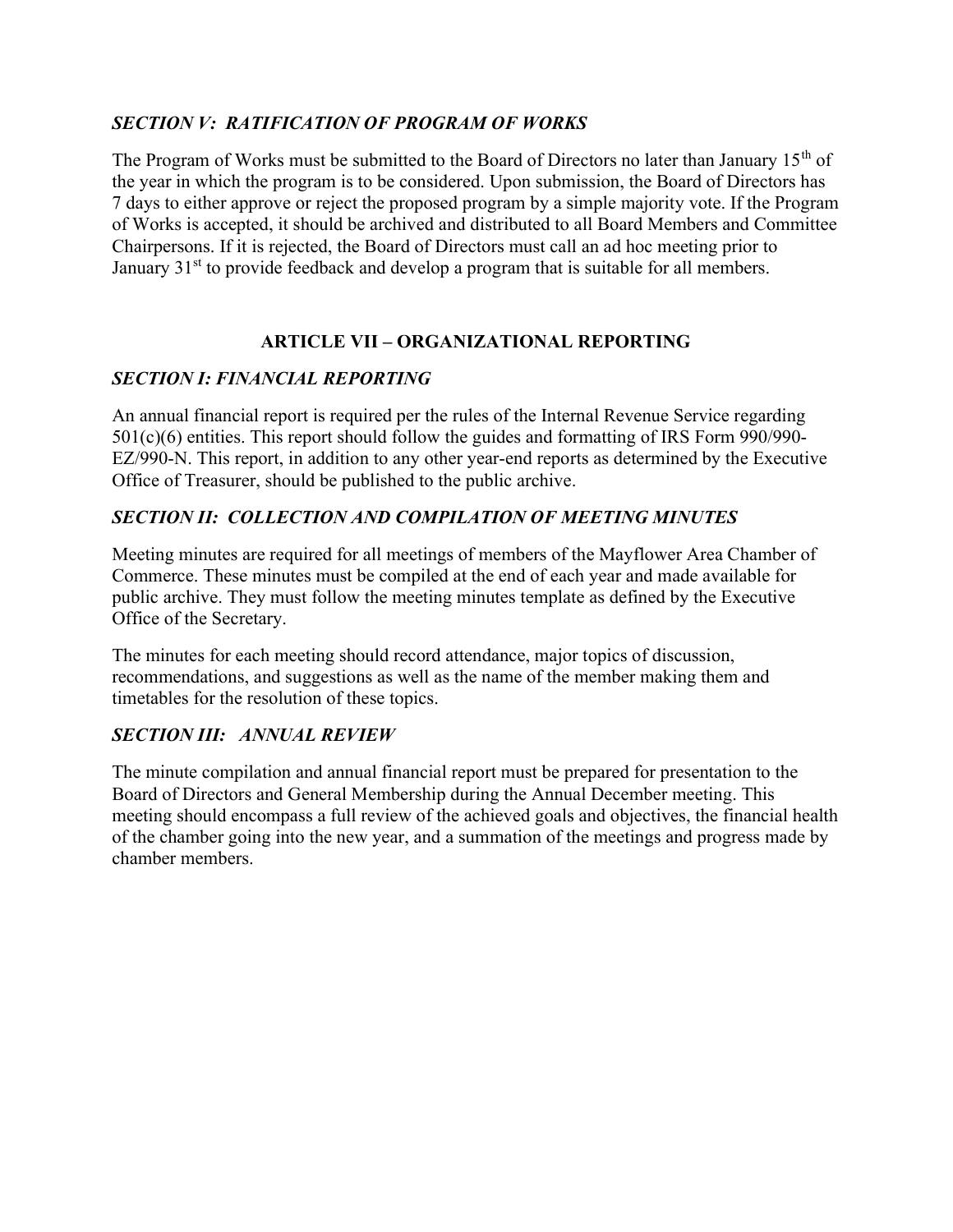### ARTICLE VIII – AMENDMENTS TO THE BYLAWS

#### SECTION I: PROPOSING AMENDMENTS

Proposals to amend the Mayflower Area Chamber of Commerce Bylaws must be made in writing to the Board of Directors at least 15 days prior to the next Semi-Annual Board of Director meetings held during the months of March and September.

For a proposal to be considered it must meet at least one of the signatory requirements listed below:

- A. Signatures from at least 20% of the general membership.
- B. Signatures from at least 33% of the Board of Directors.
- C. Signatures from at least 50% of the Committee Chairpersons.

Proposals must be written in the same manner as existing Articles and must explicitly note the changes and/or additions to the language of the existing bylaws.

## SECTION II: DISCUSSION OF PROPOSED AMENDMENTS

Upon confirmation of the Proposal and signatory requirements, the Board of Directors will review the proposal at the next regularly scheduled Board of Directors meeting and will provide feedback regarding the proposal to the original submitters in writing no later than 14 days after the conclusion of the meeting.

The original submitters may then accept or reject the Board of Directors' feedback. The Board of Directors must be notified of the decision in writing within 14 days after the Board of Directors' feedback has been shared.

If the proposed amendment is deemed substantial and necessary to the viability of the Chamber, the Board of Directors, at their discretion, may call an ad hoc meeting to expedite the discussion and review process.

## SECTION III: VOTING OF PROPOSED AMENDMENTS

Proposals to amend the bylaws must be voted upon by both the Board of Directors and the General Membership at the next regularly scheduled General Meeting following the acceptance or rejection of the Board of Directors feedback. Proposed amendments may be accepted by a simple majority of both the general membership and the Board of Directors in attendance at the general meeting in question.

If a proposal receives a majority from the general membership but does not receive a majority from the Board of Directors, the general membership may hold an additional vote at the next regularly scheduled General Meeting. This vote must secure a supermajority (67%) of all active members to veto the decision of the Board of Directors.